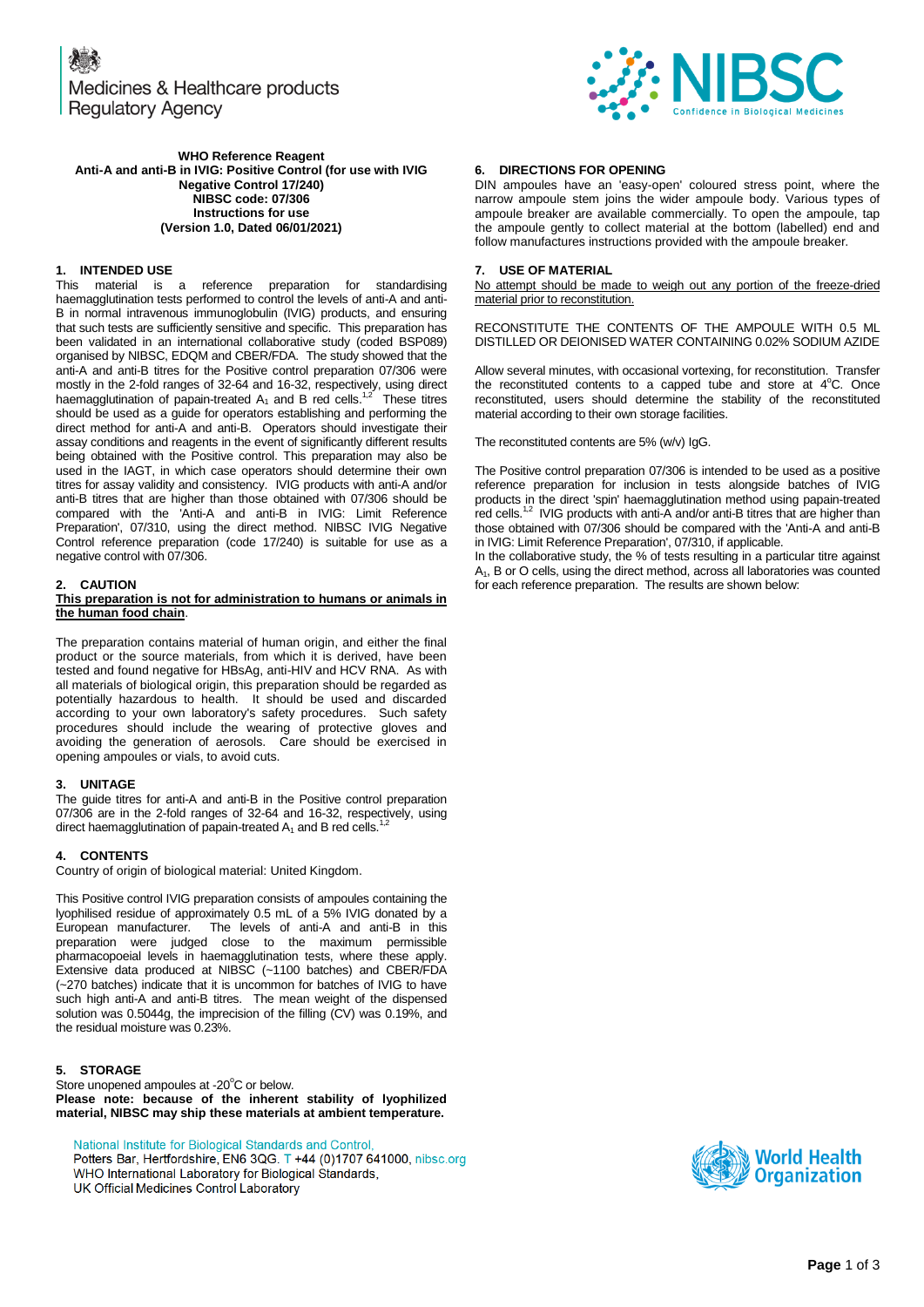

We are grateful to the study participants for contributing data.

## **11. FURTHER INFORMATION**

Further information can be obtained as follows; This material[: enquiries@nibsc.org](mailto:enquiries@nibsc.org) WHO Biological Standards: <http://www.who.int/biologicals/en/> JCTLM Higher order reference materials: <http://www.bipm.org/en/committees/jc/jctlm/> Derivation of International Units: [http://www.nibsc.org/standardisation/international\\_standards.aspx](http://www.nibsc.org/standardisation/international_standards.aspx) Ordering standards from NIBSC: <http://www.nibsc.org/products/ordering.aspx> NIBSC Terms & Conditions: [http://www.nibsc.org/terms\\_and\\_conditions.aspx](http://www.nibsc.ac.uk/terms_and_conditions.aspx)

## **12. CUSTOMER FEEDBACK**

Customers are encouraged to provide feedback on the suitability or use of the material provided or other aspects of our service. Please send any comments t[o enquiries@nibsc.org](mailto:enquiries@nibsc.org)

### **13. CITATION**

In all publications, including data sheets, in which this material is referenced, it is important that the preparation's title, its status, the NIBSC code number, and the name and address of NIBSC are cited and cited correctly.

#### **14. MATERIAL SAFETY SHEET**

Classification in accordance with Directive 2000/54/EC, Regulation (EC) No 1272/2008: Not applicable or not classified

**Physical and Chemical properties**

| Physical appearance: |                                   | Corrosive: | No                               |    |  |  |
|----------------------|-----------------------------------|------------|----------------------------------|----|--|--|
| Lyophilisate         |                                   |            |                                  |    |  |  |
| Stable:              | Yes                               |            | Oxidising:                       | No |  |  |
| Hygroscopic:         | Yes                               |            | Irritant:                        | No |  |  |
| Flammable:           | Yes                               |            | Handling: See caution, Section 2 |    |  |  |
| Other (specify):     | Contains material of human origin |            |                                  |    |  |  |

#### **Toxicological properties**

| Effects of inhalation:      | Not established, avoid inhalation        |  |  |  |
|-----------------------------|------------------------------------------|--|--|--|
| Effects of ingestion:       | Not established, avoid ingestion         |  |  |  |
| Effects of skin absorption: | Not established, avoid contact with skin |  |  |  |
|                             |                                          |  |  |  |

#### **Suggested First Aid**

| Inhalation:        | Seek medical advice                      |
|--------------------|------------------------------------------|
| Ingestion:         | Seek medical advice                      |
| Contact with eyes: | Wash with copious amounts of water. Seek |
|                    | medical advice                           |
| Contact with skin: | Wash thoroughly with water.              |
|                    |                                          |

## **Action on Spillage and Method of Disposal**

Spillage of contents should be taken up with absorbent material wetted with an appropriate disinfectant. Rinse area with an appropriate disinfectant followed by water. Absorbent materials used to treat spillage should be treated as biological waste.

**15. LIABILITY AND LOSS**

In the event that this document is translated into another language, the English language version shall prevail in the event of any inconsistencies between the documents.

Unless expressly stated otherwise by NIBSC, NIBSC's Standard Terms and Conditions for the Supply of Materials (available



| 07/306          |                         |            | 07/308               |                 |                         |            |                      |
|-----------------|-------------------------|------------|----------------------|-----------------|-------------------------|------------|----------------------|
| <b>Titre</b>    | A <sub>1</sub><br>cells | B<br>cells | $\mathbf 0$<br>cells | <b>Titre</b>    | A <sub>1</sub><br>cells | B<br>cells | $\mathbf 0$<br>cells |
| 128             | 0.4                     | $\bf{0}$   | $\bf{0}$             | 128             | $\bf{0}$                | $\bf{0}$   | $\bf{0}$             |
| 64              | 29.8                    | 7.8        | $\bf{0}$             | 64              | 0                       | $\bf{0}$   | $\bf{0}$             |
| 32              | 45.7                    | 48.1       | $\bf{0}$             | 32              | $\bf{0}$                | $\bf{0}$   | $\bf{0}$             |
| 16              | 21.7                    | 38.8       | $\bf{0}$             | 16              | $\bf{0}$                | $\bf{0}$   | $\bf{0}$             |
| 8               | 2.3                     | 5.4        | $\bf{0}$             | 8               | 0.4                     | $\bf{0}$   | $\bf{0}$             |
| 4               | $\bf{0}$                | $\bf{0}$   | $\bf{0}$             | 4               | $1.2\,$                 | $\bf{0}$   | $\bf{0}$             |
| $\overline{2}$  | $\bf{0}$                | $\bf{0}$   | 8.1                  | $\overline{2}$  | 10.1                    | 10.5       | 6.6                  |
| $\leq$          | $\bf{0}$                | $\bf{0}$   | 91.9                 | $\leq$ 2        | 88.4                    | 89.5       | 93.4                 |
| $%$ of<br>tests | 100                     | 100        | 100                  | $%$ of<br>tests | 100                     | 100        | 100                  |

For 07/306, the most common reported anti-A titres were 64 and 32, and the most common anti-B titres were 32 and 16. Preparation 07/308 was the IVIG negative control used in the study. Around 90% of tests with 07/308 were reported as negative with group  $A_1$ , B and O cells.

#### **8. STABILITY**

It is the policy of WHO not to assign an expiry date to their international reference materials. They remain valid with the assigned activity and status until withdrawn or amended.

NIBSC follows the policy of WHO with respect to its reference materials.

Reference materials are held at NIBSC within assured, temperaturecontrolled storage facilities. Reference materials should be stored on receipt as indicated on the label.

Accelerated degradation studies on 07/306 are underway. However, an indication of the intrinsic stability of anti-A and anti-B activity in lyophilised IVIG was provided by examining ampoules of other similarly lyophilised IVIG preparations (IRRs for Anti-D in IVIG, 02/228, and Negative (for anti-D) control IVIG, 02/226) that have been stored at - 70 $^{\circ}$ C, -20 $^{\circ}$ C, +4 $^{\circ}$ C, +20 $^{\circ}$ C, +37 $^{\circ}$ C and +45 $^{\circ}$ C for 5 years and 9 months, and lyophilised culture supernatants containing mouse monoclonal IgM anti-A and anti-B that have been stored at elevated temperatures for nearly 16 years. Although the haemagglutination titres are not suitable for analysis using the usual Arrhenius model of accelerated degradation, there is no haemagglutination data to suggest that the anti-A and anti-B activities in 07/306 will not be adequately stable at -  $20^{\circ}$ C.

## **9. REFERENCES**

1. Anon. Human normal immunoglobulin for intravenous administration; 2.6.26. Test for anti-D antibodies in intravenous immunoglobulin. In European Pharmacopoeia 2008; 6th edn (6.1). Strasbourg, Directorate for the Quality of Medicines of the Council of Europe.

2. SJ Thorpe, BJ Fox, CD Dolman and R Thorpe. Anti-A and anti-B activity in batches of different intravenous immunoglobulin products determined using a direct haemagglutination method. Biologicals 2005; 33: 111-116.

## **10. ACKNOWLEDGEMENTS**

We especially thank the manufacturer who kindly provided the Positive control IVIG batch. We also thank Dr Paul Matejtschuk of the Technology Developments and Infrastructure Group, NIBSC for lyophilisation developmental work and staff of the Centre for Biological Reference Materials, NIBSC for lyophilising the IVIG bulks and sample despatch.

National Institute for Biological Standards and Control

Potters Bar, Hertfordshire, EN6 3QG. T +44 (0)1707 641000, nibsc.org WHO International Laboratory for Biological Standards,

UK Official Medicines Control Laboratory